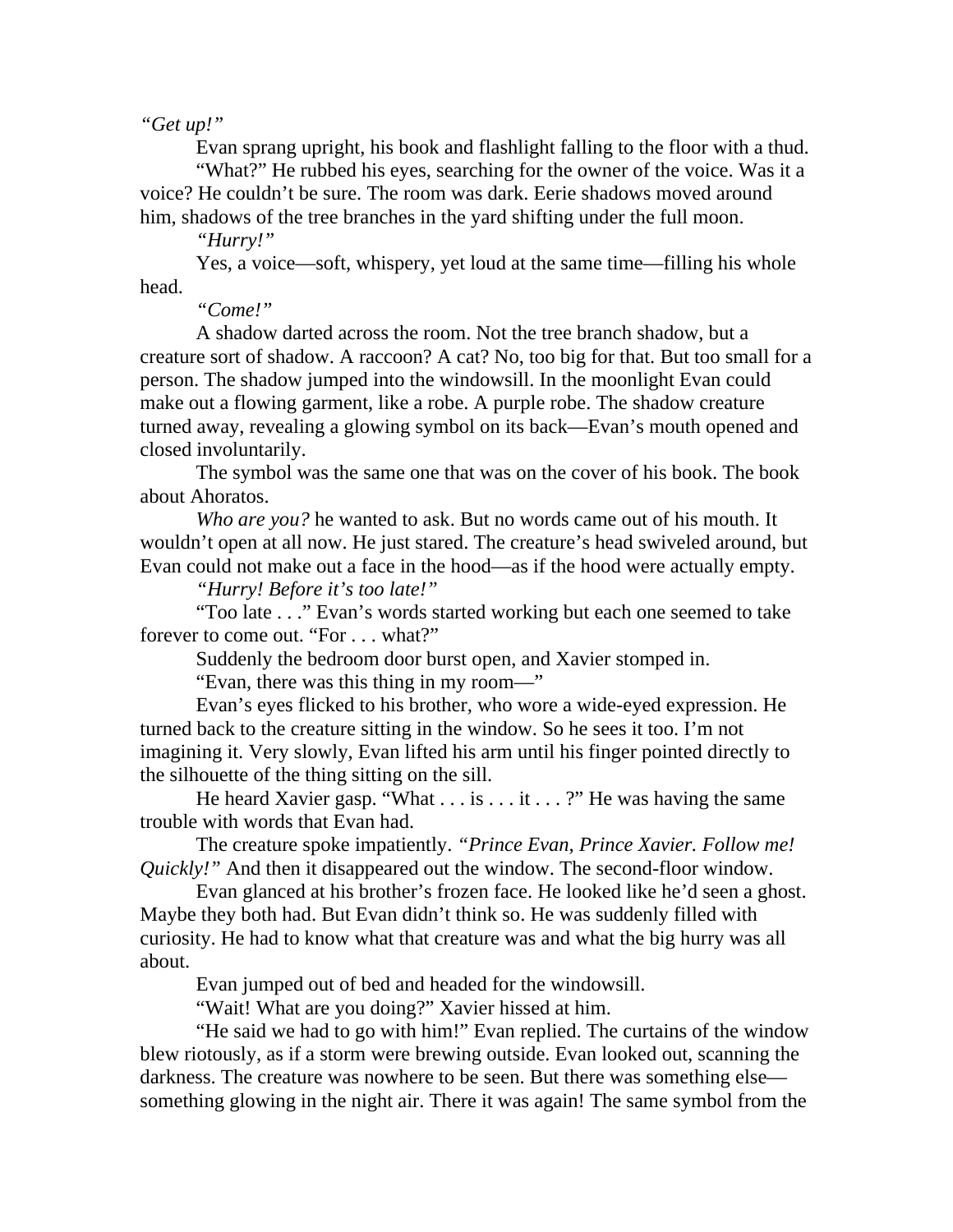book. It was huge, transparent yet somehow solid, shimmering as it spun slowly, suspended in space.

He heard the voice again. *"Come!"*

"Evan, you can't jump—you'll break your legs!" Xavier had come up beside him. He saw it too—the weird glowing object hovering in the air. "What is . . . ?" His voice trailed off.

*Maybe it's a dream,* Evan thought. It had to be. In which case, what harm could it do to follow the shadow creature and see what would happen next?

"Let's go!" Evan said.

"Wait!" Xavier nearly shouted. But Evan ignored him. It was only a dream. He jumped.

Evan only dropped down a few inches before his feet hit the ground. Weird. Then his feet started sinking into thick black muck. Mud maybe. But different. Sticky. More like . . . cake batter. He turned around to face the window he'd just jumped out of, but it wasn't there anymore. The whole house was gone. He looked up. Above him the sky was bright—red. Not a peaceful, sunset red. It was a bright, fiery red. Like the sun had bled its colors all over the universe. He looked to his right and left. All around him stood tall trees with large black leaves, so close together there didn't seem to be any light between them. The trees were growing—getting taller as he watched, thicker, sprouting black leaves, blocking out the red sky. They encircled him, like giant, hideous soldiers, closing in. He was completely surrounded.

He heard a squishy, goopy sound and turned to see his brother standing in the cake batter next to him. Evan was surprised to see fear in Xavier's wide eyes. He'd always thought Xavier wasn't afraid of anything.

 They looked at each other, but neither spoke, all their combined emotions muddling together and making it hard to know what to think or do. The silence, for that brief moment, was deafening.

Then the purple-robed creature appeared before them, making them both nearly jump out of their skins.

*"Follow me!"* The creature plunged into the circle of thickening trees, its gait a sort of waddling glide, half-leaping, half-running, like a turkey trying to fly. As it went, the leaves of the trees changed from black to vivid purple, dripping like fresh paint as if they had been stained by the creature's robe.

"We need to go that way," Evan said, indicating the purple leaves.

"But how? There's no path or anything."

This was true. Around them the huge black trees loomed, growing ever taller. The little splash of purple leaves seemed like their only hope.

"It said to follow. That's where it went. So, let's go!" Evan used all his strength to make his feet work, pulling them out of the cake batter-y muck to take a step forward. It wasn't as hard as he thought it would be. He took another step, heading for the splotch of purple in the dense wall of trees. He noticed the purple leaves beginning to tremble, as if stirred by a sudden wind. But as he got closer he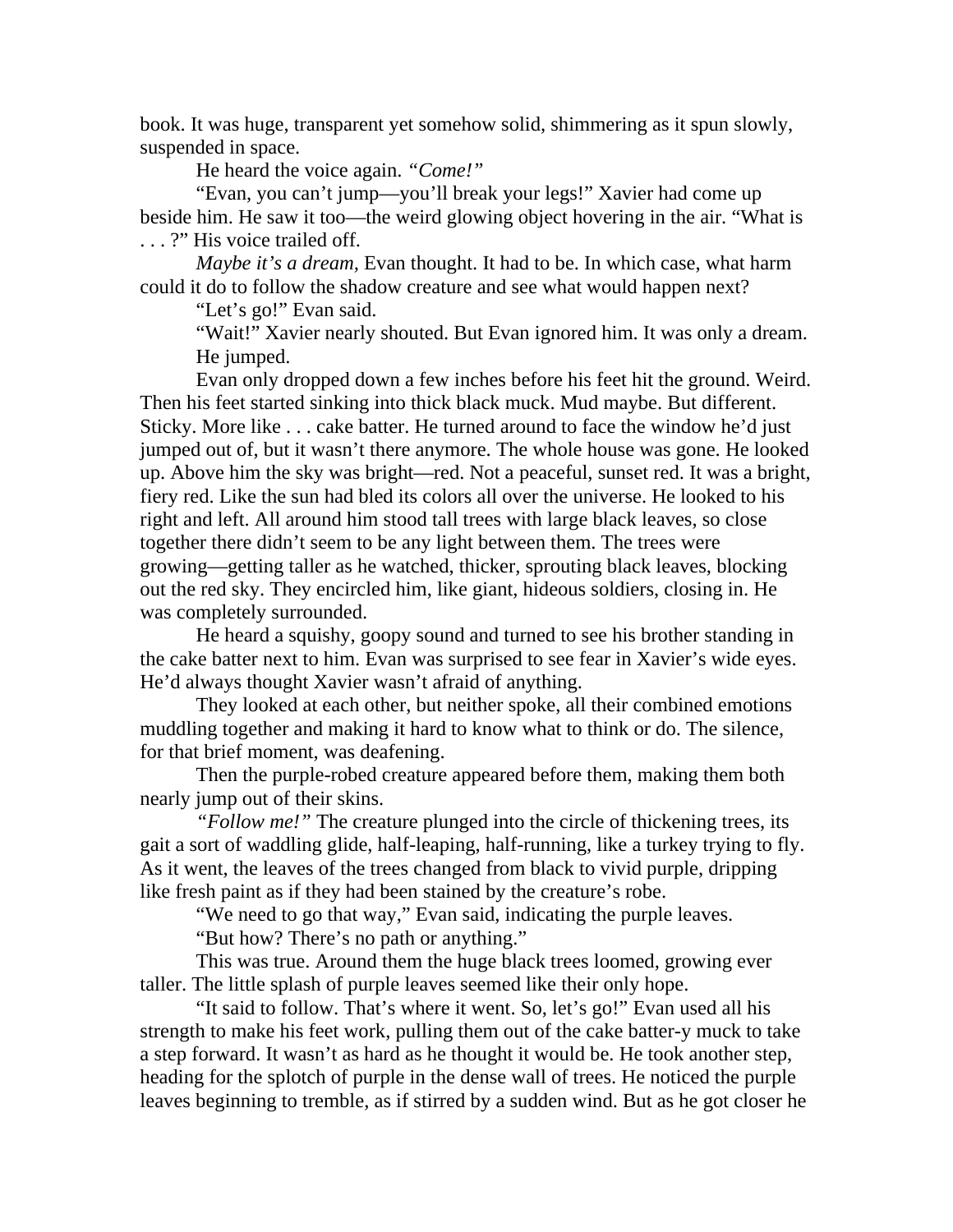realized they were actually *parting*, revealing a narrow pathway marked by more purple leaves. The creature appeared at the end of the purple trail, glowing as if from its own inner light, still moving quickly and yet somehow never quite out of sight.

Evan turned to Xavier. "Let's go! This way!" "Coming!"

The two boys started to run toward the purple path, Evan leading the way for once. It was like running in molasses, like one of those dreams where someone is chasing you but you can't seem to get away. But once they started, it became easier. They found as they picked up speed their feet didn't sink anymore, like they were running on top of the mud, feeling the wet splashes up their pajama pant legs. Before them the purple leaves trembled and parted, leaning away from the path as if to welcome them and give them room to pass through. Evan thought they were actually waving to him, calling out: *This way, this way.* Up ahead, just barely visible, the little guy in the purple robe continued to zigzag through the trees, drenching the leaves in purpleness as he went, opening up the path for them to follow.

"Hey, wait up!" said Xavier. He was having trouble keeping up with Evan, which was definitely a new thing. Evan found he was starting to like this dream a tiny bit.

Then a loud rumble sounded overhead, stopping Evan in his tracks. *Was that thunder?* But the rumble didn't stop. It grew and grew, making the huge black trees around them quake as if with fear. Evan looked up at the sky, which was changing from bright red to purple-black, like a bad bruise.

Xavier caught up, panting. "What was that?" Evan didn't answer. He was too scared to speak. They heard a loud crack, and then a tree right next to them split open, its edges glowing red like embers from a roaring fire.

"Lightning!" Xavier said. But not normal lightning. This lightning was way too close—as if it was aiming straight for *them*. Another crack, and another nearby tree split and shriveled, burned to a crisp in an instant.

"Watch out!" Xavier cried. They dodged out of the way as the blackened tree began to topple over, crashing to the ground in a shower of sparks. Evan felt his courage evaporate. If this was a dream, it was getting way too scary: the deadly lightning, the falling trees, the growing rumble that seemed to shake the forest to its roots, the ominous blackening of the sky. Evan wanted to wake up now.

He felt his brother's hand on his shoulder. "Let's keep going," Xavier said, as if knowing what Evan was thinking. "Just . . . don't look back, whatever you  $do.$ "

Evan nodded, fighting back tears. He wouldn't let Xavier see that, that's for sure. He looked toward the purple leaves, the trail that seemed to be their only way forward. The darkness was closing in around them. Evan heard the creature's voice in his head. Kind of like his own, but different somehow. Deeper. More certain of itself. *Stay on the trail. Don't look back*, it said. So Evan didn't.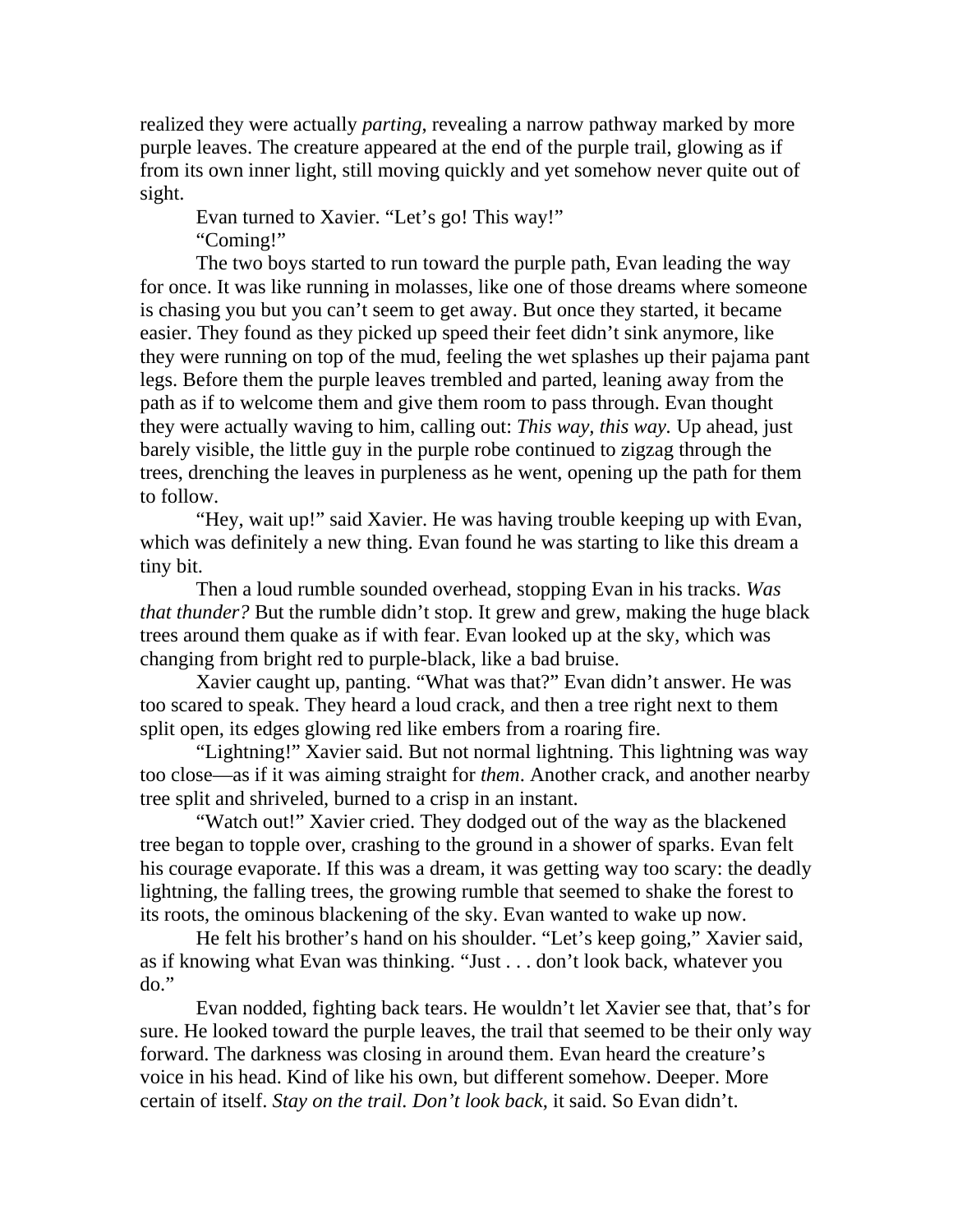Xavier could just make out the little creature in the robe, darting this way and that, drenching the leaves of the trees in brilliant purple as it went. How did it move so fast? Xavier couldn't even tell if it had legs.

He kept checking to make sure Evan was still with him—he couldn't lose his brother. Mom would kill him.

*Mom. Dad.* Where were they? What was this world he and his brother had jumped into? He glanced up at the purple-red sky, which seemed to be moving, swirling almost, like a storm gathering. A bad one. All around him trees were splitting open, glowing red and then shriveling, falling, and sending up billows of ashes. Charred, smoldering branches rained down on either side of them, so close Xavier could feel the hot embers prickling his skin. He swatted at them as if they were alive, like swarming mosquitos. Maybe Evan was right—maybe this really was a dream and nothing bad could happen to them. Maybe. But Xavier had never felt a shivering in his soul like this in any other dream before.

He heard a high-pitched yelp and turned to see Evan trapped beneath a fallen tree branch. Above him, the rest of the seared tree was creaking and popping as it started to tip over. Xavier ran back to Evan, who was clawing the thick muck to free himself.

"I'm stuck!" Evan cried, panicking now as the falling tree loomed over them. Xavier lifted the branch and grabbed hold of his brother, ripping the bottom of Evan's pant leg as he pulled him up. The boys scrambled away just as the tree crashed behind them in a fountain of glowing ash.

"Ouch!" Evan wiped some ash off his arm where it burned his skin a little. "You okay?" Xavier asked.

"Yeah, I think so."

Xavier tried to look at Evan's arm, but his brother pulled away roughly.

*Don't stop!* The voice again, in their heads, bouncing off the trees. Xavier and Evan lurched once more toward the purple path. Behind them the falling trees made hideous noises, like agonizing screams. *Do trees feel pain?* Xavier wondered. It sounded to him like the whole world was crying out in terror and fear, the darkness closing in on them.

*Where are we going? When are we going to get there? Will this ever end?* he wondered.

And then suddenly it did. The trail opened to a large body of water, its still surface reflecting the blotched red and purple sky. The water seemed to have no end—as big as an ocean, stretching to the stormy horizon. It was eerily calm in contrast to the backdrop of crashing trees and crackling lightning, the evergrowing rumble like an earthquake gathering under their feet. The water didn't move, not even a ripple.

"Whoa," said Evan. He was panting, his hands on his knees. He glanced behind him, poised to bolt if necessary. "Where do we go now?"

Xavier had no answer. It seemed as though they were trapped between the black trees and the tranquil water—there was nowhere else *to* go.